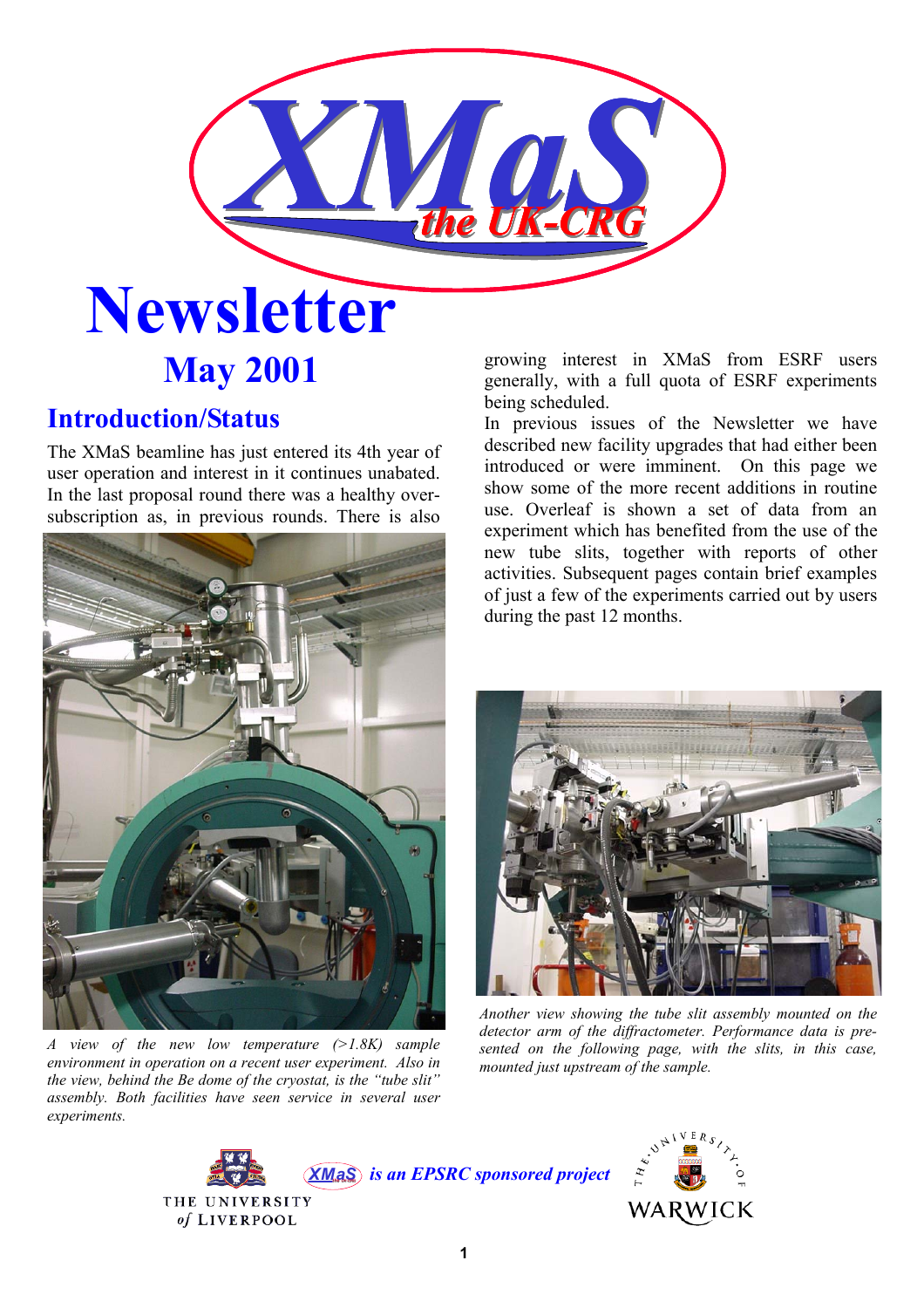

*These data, taken during a recent user experiment, show an important aspect of the performance of the tube slits. The sample was polycrystalline and the curve representing the data collected using the large slit opening is a powder pattern. With the very fine slit setting Steve Collins and Dave Laundy were able to define a single crystallite and the single crystal peak (6 orders above background) resulted.* 



*The phase plate assembly being commissioned. A brief report of a commissioning experiment is included among the reports of experiments featured on the pages that follow. When not in use the crystal holder can be demounted to allow beam access or, if necessary, the complete assembly can be easily removed.* 



*The two photographs above were taken during the poster session of the XMaS Workshop, held at Warwick University in October 2000. The theme of the workshop was the further development of the beamline, both for the remainder of the current 5 year contract, and beyond. The aim was to involve XMaS users in the choices for further instrumental developments based upon their perceived requirements for the science they wish to investigate. The workshop was well attended and the XMaS team wish to thank all the participants, especially those who presented talks and displayed posters. There was lively discussion and helpful suggestions were made as to how the beamline should develop. Progress on XMaS was summarised and analysed by Gerry Lander and Paul Fewster. Following this meeting the Project Management Committee, established three working "focus" groups to investigate and make recommendations about possible upgrades under the headings: sample environment; detectors—especially 2-d; monochromator upgrades. A variety of initiatives are being pursued with eventual upgrades in mind.*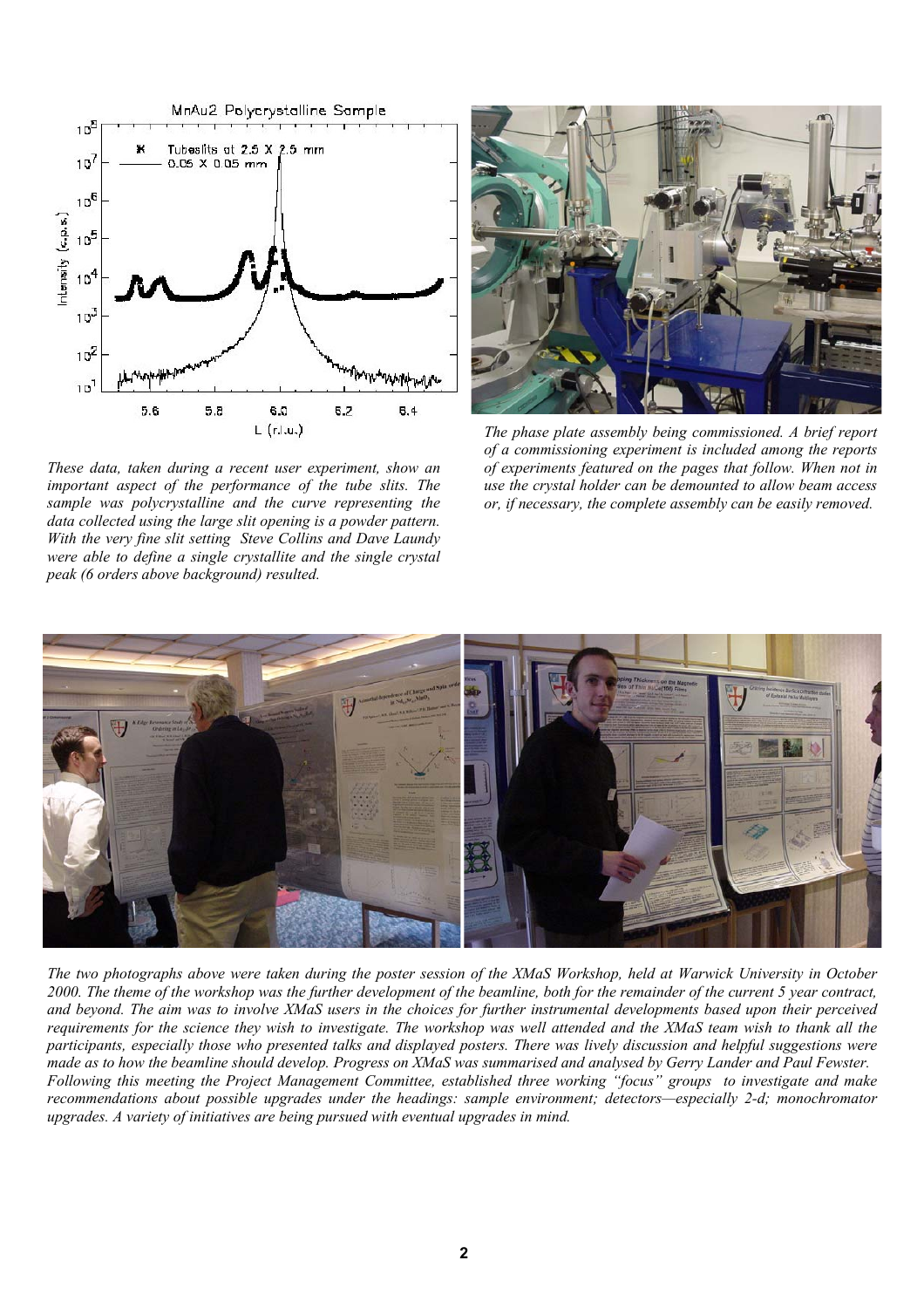# **Some Recent Experiments**

# **Two growth modes of holmium: a transition through the critical thickness**

*M. J. Bentall, R. A. Cowley, A. Yu. Babkevich, R. C. C. Ward, M. R. Wells, A. Stunault - for further information contact R. A. Cowley at Oxford Physics, Clarendon Laboratory, Parks Road, Oxford OX1 3PU r.cowley@physics.ox.ac.uk* 

A series of high quality single crystal thin films of holmium staircase structures grown on thick yttrium seeds have been prepared at Oxford using molecular beam epitaxy techniques. The structure of these thin films has been studied by high-resolution x-ray diffraction both at the XMaS beamline at the ESRF and also with in-house facilities at Oxford.

Due to the lattice mismatch between the thin film and the seed theory suggests that the holmium layer is lattice-matched to the yttrium substrate for thicknesses less than a critical thickness, *hc*. For thicker films it is energetically favourable for the spontaneous creation of dislocations to relieve the misfit strain in the basal plane. Further increases in the thickness lead to increasing numbers of dislocations and to the holmium film in-plane lattice parameter tending to the corresponding lattice parameter of bulk holmium.

X-ray scattering measurements of the  $(-10.5)$  Bragg reflection allowed the in-plane strain to be obtained as a function of holmium thickness, see Figure 1. Below  $\sim$ 125 Å the holmium layer is highly strained because it is lattice-matched to the yttrium substrate. Above  $\sim$ 125 Å, some of the strain is relieved by the introduction of misfit dislocations into the holmium layer. Above 700 Å, the strain tends asymptotically towards the value (0.019) that would be expected from the bulk lattice parameters of holmium and yttrium.

 X-ray scattering measurements around the (002), (004) and (006) Bragg reflections allowed the out-ofplane strain to be determined and produced the transverse peak shapes shown in Figure 2. For holmium films thicker than  $\sim$ 125Å, the twocomponent line shapes show that misfit dislocations have partially relaxed the strain. This corresponds to the region of large in-plane strain with respect to the yttrium, highlighted by the red arrow in Figure 1. Below  $\sim$ 125 Å the holmium peak shape closely resembles the yttrium peak shape, showing that the layer grows pseudomorphically and is lattice matched to the yttrium substrate. Here the holmium film is highly strained, and so its in-plane strain with respect to the yttrium layer is small. The black arrow in Figure 1 marks this region.

These results show that the critical thickness at which misfit dislocations begin to set in is  $(125\pm20)$  Å for holmium grown on thick yttrium. It is the transition point between pseudomorphic film growth and dislocated film growth. This result is in disagreement with the theoretical prediction of a critical thickness of 40 Å.



Figure 1: In-plane strain calculated from off-axis peaks with respect to the yttrium substrate.



Figure 2: Transverse scans through (002) holmium. The change in lineshape of the holmium peak shows the transition from pseudomorphic, undislocated film growth below 125 Å to dislocated film growth for films above 125Å.

### **Study of magneto-elastic effects in a samarium film**

*A. Stunault, K. Dumesnil, C. Dufour — for further information contact A. Stunault, I.L.L., Grenoble. stunault@ill.fr* 

We have made extensive use of synchrotron X-ray magnetic and charge scattering to study the temperature dependence of long-range magnetic order in samarium, and of the related magneto-elastic effects. The sample was a samarium 5000 Å epitaxial film, grown by MBE in the Laboratoire de Physique des Matériaux, University of Nancy. It was chosen for its good crystal quality: coherence length of the order of 800 Å along the growth direction c, and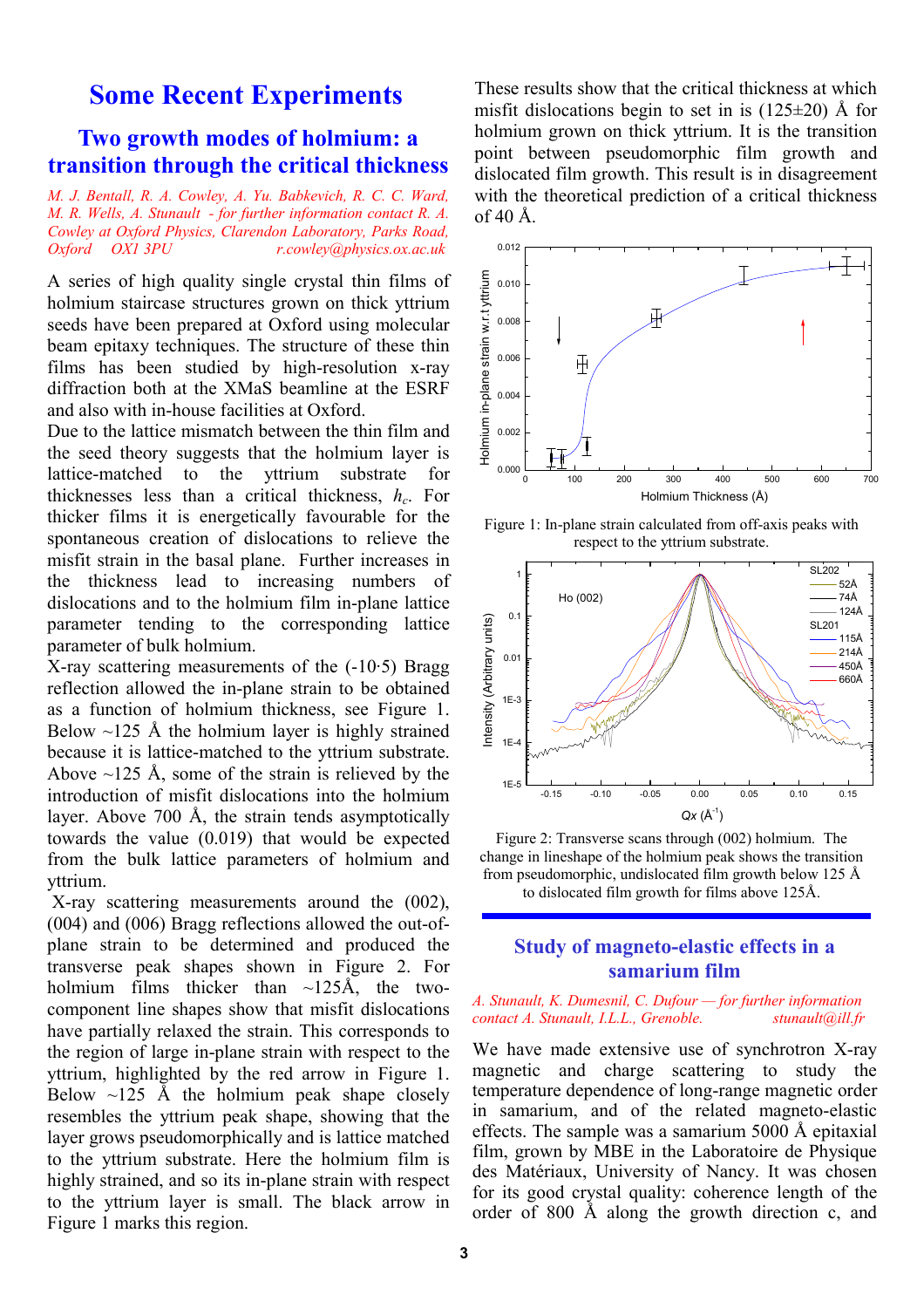mosaic spread 0.13°. The structural and magnetic properties are similar to those of bulk samarium and are summarized in Figure 1. Resonant magnetic scattering is shell selective and we could study the behaviour of the 4*f* and 5*d* electrons through the magnetic phase transitions separately, with the photon energy tuned close to the samarium  $L_3$ absorption edge. Simultaneously, we have followed the behaviour of strong charge reflections through the magnetic phase transitions. Figure 2 shows scans along  $c^*$  of the  $(0, 0, 18)$  reflection. The indexation uses the lattice constant at 9 K. The peak position jumps by  $\Delta L/L = 6$ . 10<sup>-4</sup> at the phase transition, reflecting a similar change ∆c/c in the lattice constant. This result is consistent with earlier measurements on bulk samarium. We also observed charge reflections of type  $(0, 0, 9n\pm 3)$ , *n* integer. These reflections are allowed by space group symmetry, but would have zero intensity for equidistant Sm planes. We interpret these weak reflections in terms of deviations e of the inter-planar distances from the ideal value of c/9 (Figure 1). The thermal evolution of the weak (0, 0, 15) and strong (0, 0, 18) reflections is shown in Figure 3. The dip in the (0, 0, 18) intensity is only an artifact related to the integration along c\* (see Figure 2). The comparison of the  $(0, 0, 15)$  and  $(0, 0, 18)$  intensities leads to displacements e of the order of  $4 \times 10^{-5}$  c to  $1.2 \times 10^{-4}$  c.



Figure 1 Crystal and magnetic structures of samarium. Model for magneto-elastic effects



Figure 2 Magnetostriction on a macroscopic scale: the displacement of the (0, 0, 18) charge peak reflects an abrupt change in the c lattice constant at  $T_N^{cub}$ 



Figure 3 Thermal evolution of the weak (0, 0, 15) and strong  $(0, 0, 18)$  charge reflections, demonstrating magneto-elastic effects on a microscopic scale, at the level of inter-planar distances inside the unit cell.

# **Interplay of Antiferromagnetism and Antiferroquadrupolar Ordering in TmGa3**

*D.Mannix, F. Yakhou, S.D. Brown, P. Thompson.—for further information contact D. Mannix XMaS BM28, ESRF, Grenoble danny@esrf.fr* 

The spatial ordering of higher order multipoles of the lanthanide and actinide f-electron wavefunctions can be investigated directly by resonant x-ray scattering (neutrons do not directly couple to these f-electron quadrupolar interactions and so can only provide direct information on the magnetic bipolar ordering). TmGa<sub>3</sub> undergoes a first order phase transition to an antiferroquadrupolar structure below  $T_0=4.29K$ , slightly before the onset of antiferromagnetism at  $T_N$ = 3.26K. We have investigated these two phases using x-ray resonant scattering at XMaS. The antiferroquadrupolar order and antiferromagnetism occur at the same propagation wavevector  $q=(0 \frac{1}{2} \frac{1}{2})$ , however, the scattering from magnetic bipoles and electric quadrupoles can be separated using polarisation analysis. The resonant scattering at the (0 0.5 1.5) position for  $\sigma\sigma$  (blue circles) and  $\sigma\pi$  (red circles), in the vicinity of the  $Tm L<sub>3</sub>$  absorption edge, is shown in Figure 1. The green circles in the top panel are the absorption coefficients taken from the measured fluorescence. Since dipole resonant x-ray magnetic scattering is forbidden in the  $\sigma\sigma$  channel, the observation of such scattering arises purely from the antiferroquadrupolar ordering. The temperature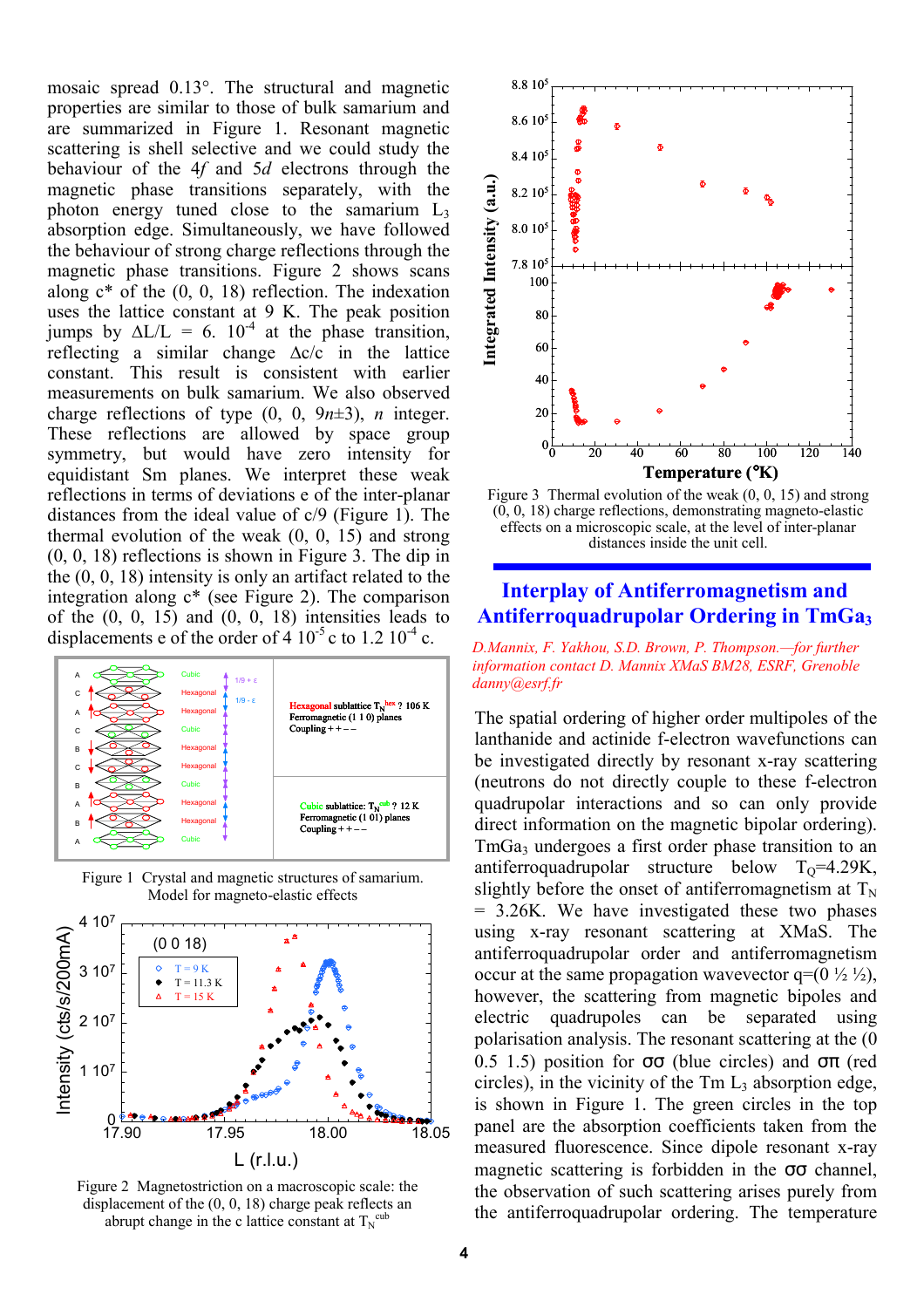dependence of the dipole resonance of the  $\sigma\sigma$  and  $\sigma\pi$ intensities are compared in Figure 2. From the temperature dependence we ascribe the  $\sigma\pi$  scattering as arising predominately from the magnetic order and the σσ from the antiferroquadrupolar order. The difference in the temperature dependence suggests that quadrupole ordering is driving the ordering of the magnetism. Furthermore, the widths, in reciprocal space, of the magnetic  $\sigma\pi$  scattering peaks are much greater than those of the antiferroquadrupole  $\sigma\sigma$ scattering peaks which also suggests that the antiferroquadrupole interactions frustrate the long range ordering of the magnetism in this system. This study exploited fully the unique combination of instrumental facilities available on XMaS (sub 4.2 K temperature, azimuthal scattering geometry, polarisation analysis, magnetic field, etc.). Further measurements are planned at XMaS on the study of this fascinating interplay of ordering in TmGa<sub>3</sub>.





# **Determination of the trace element content of healthy and cancerous breast tissue using XRF techniques**

*M. J. Farquharson, K. Geraki, D. Bradley, A. Stunault - for further information contact: M.J.Farquharson, Department of Radiography, City University, London, EC1M 6PA (m.j.farquharson@city.ac.uk)* 

A pilot experiment of 3 days duration was carried out on XMaS, in the single bunch mode, to test the feasibility of using synchrotron radiation to detect the presence of certain trace elements in breast tissue samples from their XRF spectra. It is believed that the concentration of these elements in tumours is different from that in healthy tissue. Some work had previously been attempted at City University using a laboratory x-ray source but the extremely low counting rates with such dilute systems results in very poor statistics.

The aim was to quantify the amounts of Fe, Cu and Zn present in the tissue samples, and to investigate, if possible, the presence of Ca and Rb. The samples were of two kinds, healthy tissue from breast reduction surgeries, and cancerous from biopsies or mastectomies. In total 21 samples of each kind were studied and these included 5 paired samples of cancerous and healthy tissues, each pair from one person. Water based calibration standards were prepared for Fe, Cu and Zn.

Samples and calibration standards were irradiated with a beam of energy tuned to 500eV above the K absorption edge for the element. This ensured a good fluorescence signal which can be separated from the scattered incident peak. The radiation emitted from the sample was recorded using a HPGe detector.

Figures (1) and (2) show the healthy and tumour response spectra for two incident energies, 7.6 keV and 10.2 keV for the detection of Fe and Zn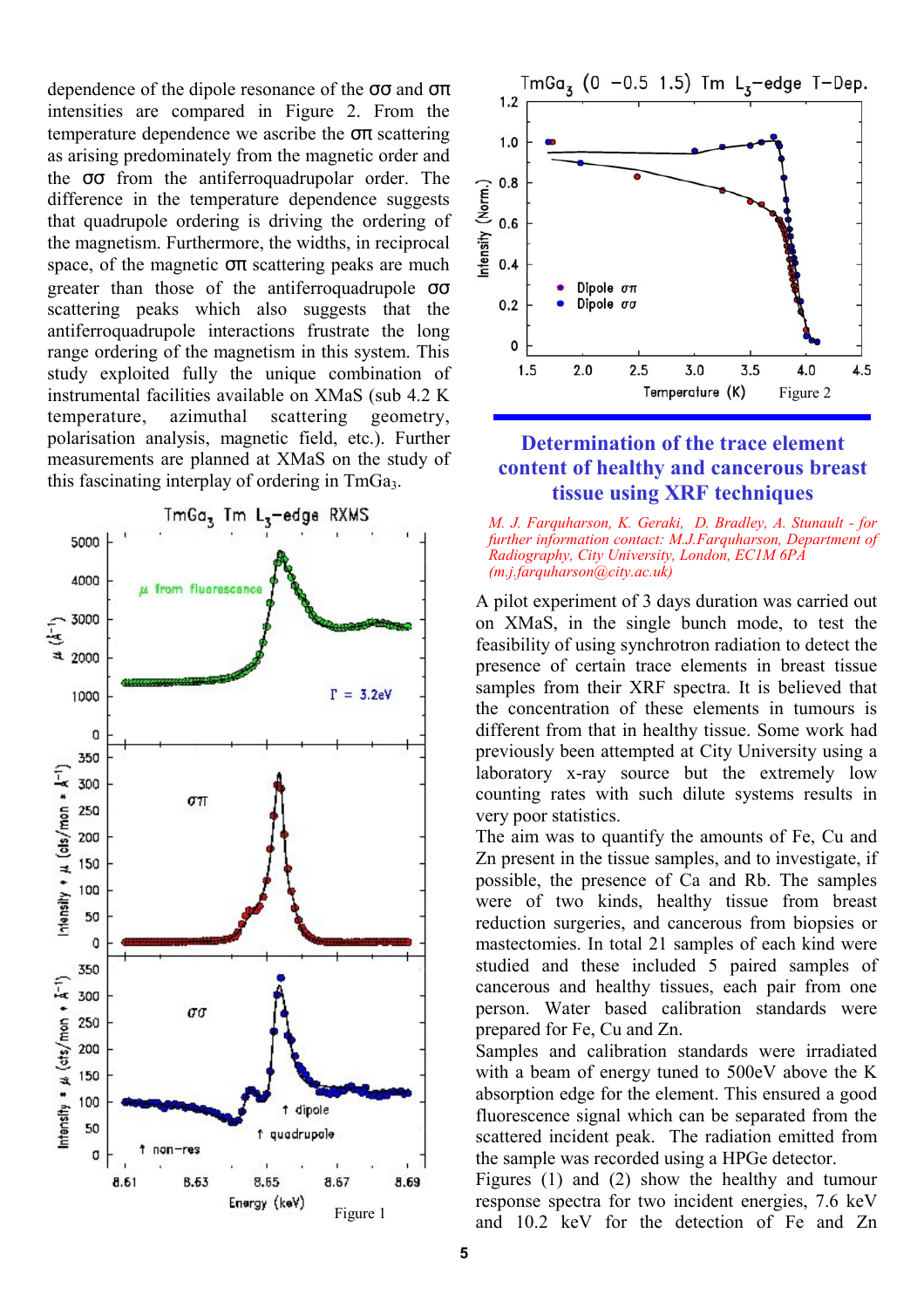respectively Each spectrum was normalised with respect to the standards (using the scattered incident peak) in order to account for the different selfattenuation within each sample. In each spectrum the peak areas were determined and related to element concentrations (in ppm), using calibration curves obtained from measurements of known standard concentrations.

It was not possible to resolve two of the peaks of interest (K and Ca). This needs a Si detector and is one of the objectives for the next experiment.



Figure (1): Mean healthy & tumour spectra for 7.6 keV



Figure (2): Mean healthy & tumour spectra for 10.2 keV

#### **Self assembly of nanoscale crystallites**

*C. Nicklin, C. Norris, S. Alcock, M. Brust, S. Brown — for further information contact: C. Nicklin at the Department of Physics and Astronomy, Leicester University, University Road, Leicester LE1 7RH (cln@le.ac.uk)* 

A grazing incidence small angle X-ray scattering (GISAXS) study was carried out at the XMaS beamline by collaborators from the Universities of Leicester, Birmingham and Liverpool. The samples are composed of gold nanoparticles (~4.5nm in diameter) surrounded by organic thiol-terminated molecules that self-assemble on the gold surface. As a solution containing the clusters evaporates, the organic cage mediates a self-organising process whereby the clusters form close-packed ordered arrangements. The aim was to study the effect of external parameters, such as the sample temperature during evaporation, on the quality of the ordering. All results were from samples prepared from solvent evaporation on oxidised silicon (111) substrates.

The two sets of spectra were recorded from samples of particle assemblies, equivalent to 10 close packed cluster layers, over a range of preparation temperatures. All measurements were made at constant X-ray incidence angle and the detector scanning in the out-of-plane direction during vertical scattering and in-plane for horizontal scattering. The spectra clearly indicate that the horizontal scattering is unaffected by preparation temperature but large changes are exhibited in the vertical scans. At  $\sim10^{\circ}$ C there is significant peak narrowing and the appearance of further features at higher scattering angles. This indicates that cluster-layer stacking is improved at lower temperatures while the in-plane order remains unchanged. At lower temperatures splitting of the peaks reveals the presence of two important length scales in the vertical direction. Such results may be caused by diffusion-limited aggregation or by the presence of small domains which are disordered in the plane but well ordered in the layering direction. Further investigations, to include AFM measurements and additional GISAXS studies, are planned to study further this transition and also the effects of other external parameters (e.g. gas pressure).



Temperature dependence.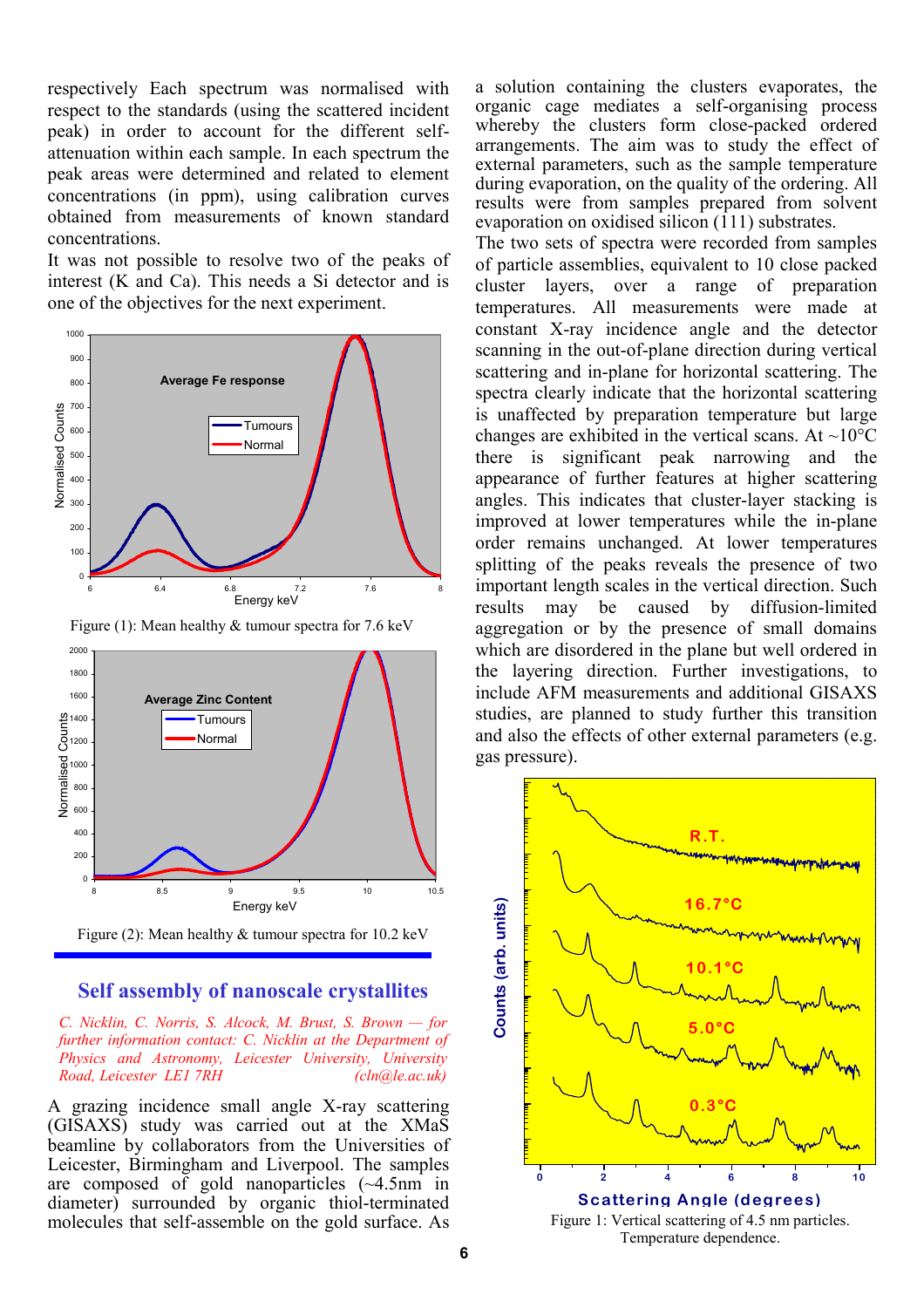

## **X-ray reflection anomalous fine structure analysis of permalloy/copper multilayers**

*T.P.A. Hase, B.D. Fulthorpe, J.D.R. Buchanan, G.M.Luo, B. K. Tanner - for further information contact Prof. B.K. Tanner at University of Durham, Department of Physics, South Road, Durham, DH1 3LE, U.K. (b.k.tanner@durham.ac.uk)*

X-ray Reflection Anomalous Fine Structure (RAFS) analysis has been used to study the changes in the layer density as well as the local chemical environment in sputtered permalloy/copper multilayers as a function of annealing temperature. Although similar to the more common Diffraction Anomalous Fine Structure (DAFS) technique, RAFS does not require high quality crystalline samples. Grazing incidence x-ray reflectivity measurements have been conducted as a function of incident x-ray photon energy. Fitting the smoothly varying part of the RAFS spectrum allows the density of the layers to be obtained uniquely. By analysing the intensity of the low angle Bragg peak, associated with the superlattice, as a function of energy (Figure 1) we have detected a strained permalloy layer at the permalloy/copper but not at the copper/permalloy interface. Upon annealing at 275°C the density difference between the copper and strained permalloy layers increases.

XAFS oscillations can also be extracted from the measured spectrum. A recurrent method is used to extract the real and imaginary components of the oscillations. A Fourier transformation on either of the components then reveals the radial distribution function (Figure 2). On annealing, the nearest neighbour distance around Ni reduces but no change is observed around the Cu.

Similar measurements have also been performed on the diffuse scatter at an out-of-plane momentum transfer equal to the Bragg peak. As the diffuse scatter arises from the correlated component of the interface roughness, these oscillations provide a probe of the local environment of the interface atoms. For the NiFe/Cu (and also Co/Cu) multilayers examined, we found no differences in the local environment of the atoms at the interfaces from those in the body of the layers. An example of the oscillations around the Ni K edge is shown in Figure 3.



Figure 1: Bragg Peak intensity as a function of incident x-ray photon energy.



Figure 2: Radial distribution function calculated from the Fourier Transform of the imaginary component of the XAFS oscillations above the Ni K edge.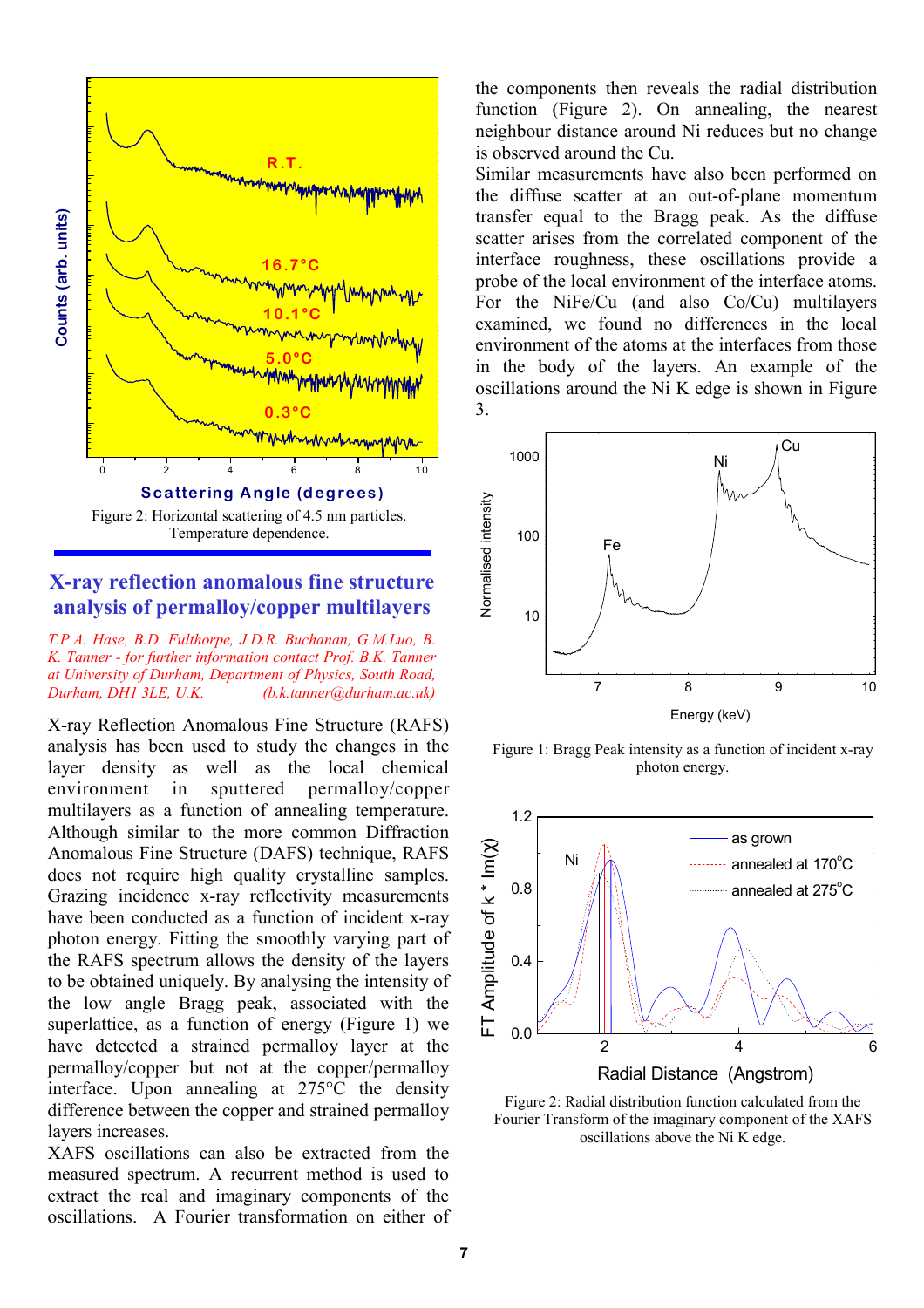



### **Performance of a diamond phase plate on the** *XMaS* **beamline**

#### *L. Bouchenoire, M. J. Cooper, S. Brown, P Thompson - for further information contact L. Bouchenoire XMaS, BM28, ESRF, Grenoble boucheno@esrf.fr*

In ferromagnetic diffraction, the weak magnetic peaks are always superimposed on the much stronger charge peaks. The former can only be isolated from the latter by producing interference between charge and magnetic terms, for instance by using circularly polarised x-rays. One method is to reverse the direction of the sample magnetisation but this can only be done in soft ferromagnets and is plagued by sample movement due to the magnetic torques. The better alternative is to flip the helicity of the photons. Here we report on the operation of a phase plate installed on the XMaS beamline.

The 7.833keV incident linearly polarised radiation was converted into circular polarisation using a 0.78mm thick diamond crystal in Laue transmission. Figure 1 shows the possible values of  $P_c = \pm (1-P_1^2 P^2 P^2$ - $P^2$ <sub>un</sub>)<sup>1/2</sup> deduced from our polarisation analyser data,  $P_{\text{un}}$  being the unpolarised component and  $P_1$  and  $P_2$  the stokes parameters. The correct sign of these data points (dotted line) is assigned from the modelled polarisation of the phase plate (red line) convoluted by a Gaussian function of width 1 arcsecs, representing the divergence of the beam. The diamond converted the 99.87% linear polarised incident beam to 99.85% circular polarised x-rays.

The performance of the phase plate is illustrated by a XMCD signal measurement. A five micron  $GdCo<sub>2.5</sub>$ foil was mounted on the diffractometer at an angle of 45˚ to the incident beam and a 1 Tesla magnetic field applied parallel to the incident beam. Dichroism measurements were undertaken at the Gd L<sub>3</sub> edge (7.243keV). The phase plate was used to flip the xray helicity. The applied field was held constant and the quarter-wave offset was changed from -77 to 77 arcsecs, which corresponds to  $P_c$  -99.61% and +99.63% respectively. The experiment was then repeated with the offset fixed at the same values, and the field flipped. The XMCD, defined as the difference in absorption  $(\mu^+ \text{-} \mu^*)$ , is comparable whether the field or the helicity are flipped (Figure 2) and is reproducible when the measurements are repeated on the other side of the Bragg condition (Figure 3). The dichroic signals are consistent and demonstrate the successful operation of the phase plate.



Figure 1: *Circular Polarised X-rays, Pc* =  $\pm (1-P^2P^2 - P^2)^2$ *measured at 7.833keV with a 0.78mm thick diamond crystal in Laue transmission (dotted line) in comparison with the theoretical values of Pc (red line).* 



Figure 2: *XMCD obtained by flipping the helicity (constant and positive magnetic field, red curve), and by flipping the field (+77 arcsecs offset angle, black curve).*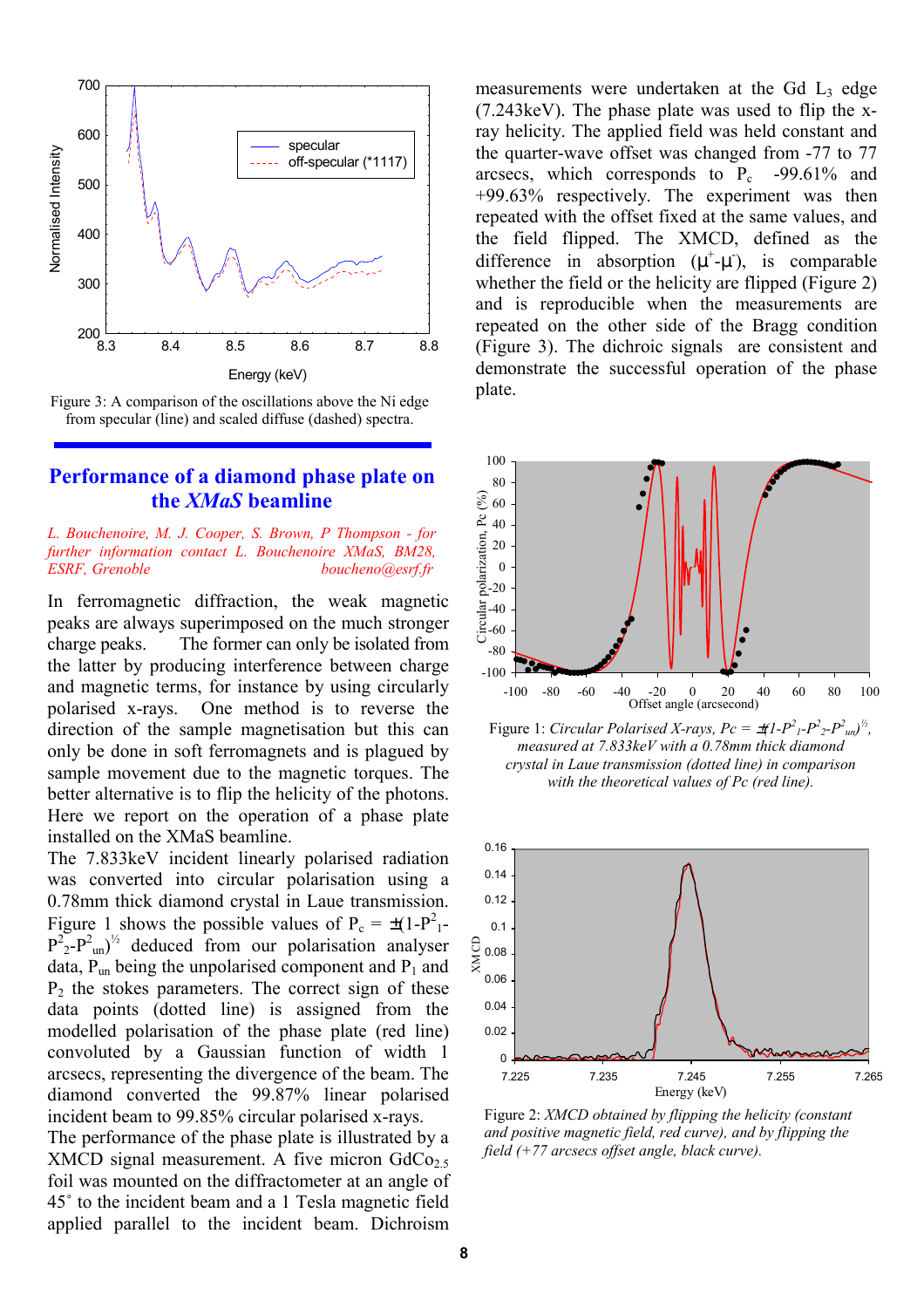

Figure 3: *XMCD obtained by flipping the helicity (constant and negative magnetic field, red curve), and by flipping the field (-77 arcsecs offset angle, black curve).*

### **Resonant x-ray magnetic scattering in holmium thin films**

*A. D. F.Herring, W. J. Nuttall, J. P. Goff, M. F. Thomas, A. Stunault - for further information contact A. D. F.Herring at Department of Physics, University of Liverpool, Liverpool (herring@liv.ac.uk)* 

A number of very successful resonant x-ray magnetic scattering (RXMS) studies have been performed on bulk holmium making it an ideal choice for an investigation of the magnetic ordering at different film thicknesses, the purpose of this experiment.

Three MBE grown samples, having thicknesses of



280nm (1000 atomic layers), 28nm (100 layers) and 14nm (50 layers), were measured. The samples were capped with 10nm of yttrium and grown on 130nm Y and 90nm Nb seed and buffer layers. The (0,0,2-q) reflection was measured in each sample to investigate the effects of thickness on the range of the magnetic order.

The Néel temperature,  $T_N$ , decreases with decreasing sample thickness, as expected. The  $\beta$  value was found to be close to 0.5 for the 1000 and 100 layer samples but smaller for the 50 layer sample. Work is in progress to link these results to a strain effect in the thinnest sample.

# **News round-up**

The experimental reports in the previous pages are all as yet unpublished. Please email the contact person if you are interested in any of them or wish to quote these results elsewhere.

#### **Our web site**

This is at:

 http://www.esrf.fr/exp\_facilities/BM28/xmas.html It contains the definitive information about the beamline including experimental report forms and an on-line beamline manual.

#### **Living allowances**

These remain at 350 Francs (53.3 Euros!) per day per beamline user—the equivalent actually paid in pounds sterling, of course. XMaS will continue to support up to 4 users per experiment if you can make a case for the presence of the fourth experimentalist. The ESRF hostel still appears adequate to accommodate all our users, though CRG users will always have a lower priority than the ESRF's own users. Do remember to complete the web-based "A form" requested of you when you receive the ESRF invitation, all attendees must be listed, since this informs the safety group of the attendees and is used to organise all site passes, meal cards and accommodation.

#### **Beamline people**

There have been a few changes in the beamline staff since the last Newsletter. Here is a brief update:

**Project Co-ordinator** - David Paul, (dpaul@esrf.fr), is the person who can provide you with general information about the beamline, application procedures etc. There is now a **new procedure** in place for making such applications which is outlined on the last page of this newsletter. David should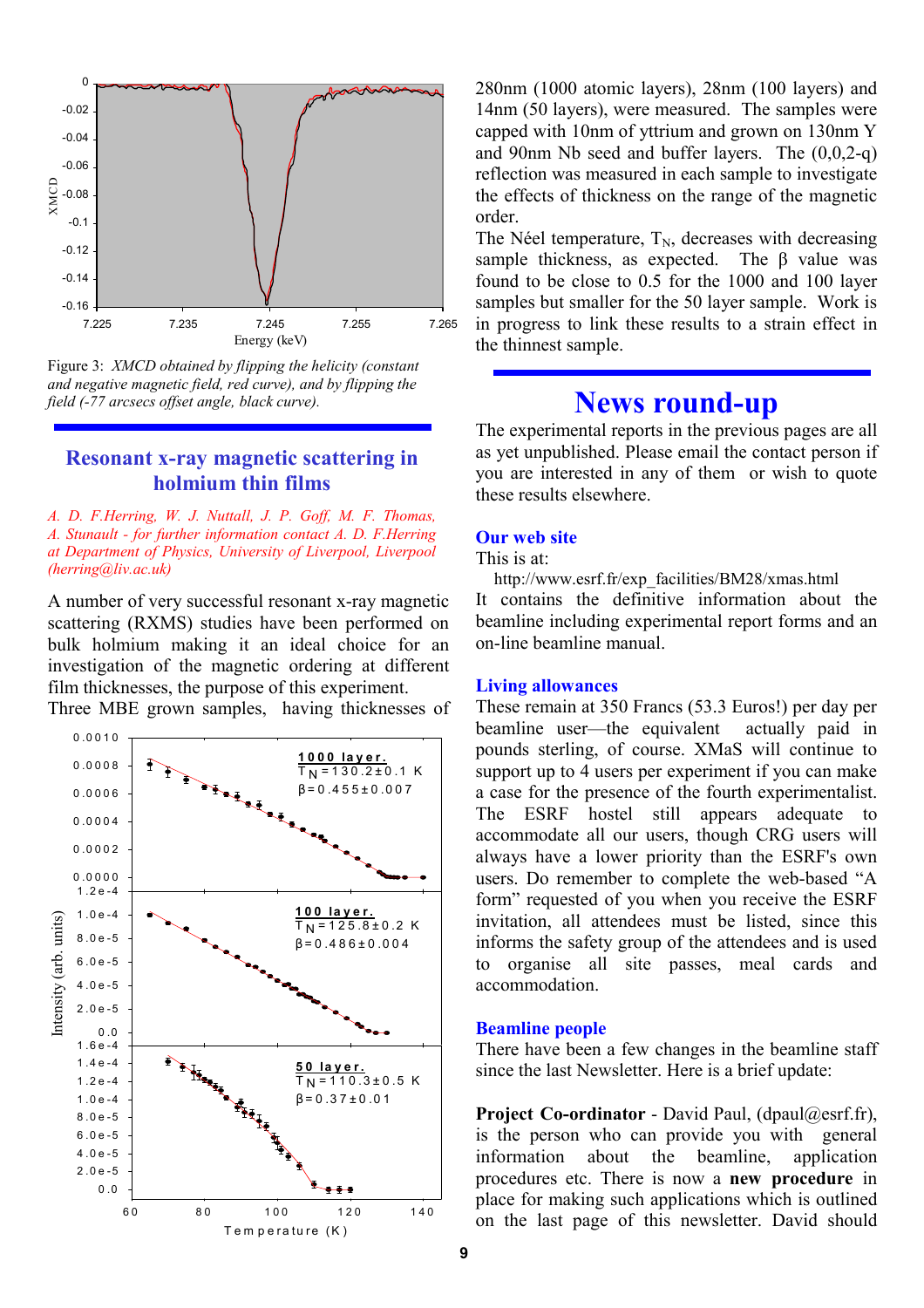normally be your first point of contact.

**Beamline Scientist(s)** - Anne Stunault left the team at the beginning of the year to become a beamline Scientist at IN14 at the ILL. We wish her well in her new post and extend our thanks for the very valuable and professional assistance she has given the beamline in her three years here. Following Anne's departure we are pleased to welcome to the team Danny Mannix who joined us from April 1st!

Danny has for the past 3 years been a post-doctoral researcher on ID20, "the other magnetic scattering beamline," and thus is an ideal new addition to the team.

Simon Brown (sbrown@esrf.fr) will continue to shoulder the main responsibility for helping the users, while Danny becomes familiar with the beamline, as well as maintaining/developing the scientific capability of the facility.

When you come to XMaS to perform an experiment either Simon or Danny will be selected as your "local contact" - and would be the first person to turn to for help.

**Technicians** - Paul Thompson (thompso@esrf.fr) continues to provide the day to day technical support for the beamline. John Kervin (jkervin $\omega$ liv.ac.uk) who is based at Liverpool University provides further technical back-up and spends part of his time on-site at XMaS.

Matt Longfield (longfiel@esrf.fr) and Jon Wilmshurst (wilmshurs $(a)$ esrf.fr) have both left the beamline—Matt is now a post doctoral researcher at  $ID20<sub>1</sub>$ 

From October, 2000 we have a new PhD student, Laurence Bouchenoire (boucheno $@$ esrf.fr), who is developing the phase plate to pursue studies of ferromagnets.

Malcolm Cooper (csmc@spec.warwick.ac.uk) and Chris Lucas (clucas  $\omega$ liv.ac.uk) continue to travel between the UK and France to oversee the operation of the beamline. The administration for XMaS is handled by Sandra Beaufoy at Warwick University (s.beaufoy@spec.warwick.ac.uk).

Bill Stirling - as you all know by now Bill became the Director General of the ESRF from  $1<sup>st</sup>$  January 2001. Chris Lucas is now the Liverpool Co-Director.

### **The Peer Review Panel**

The membership of the panel has been changed recently and is now as follows: Bob Cernik *(Chair)* Bob Cywinski Paul Fewster Sean Langridge Paul Strange *(replaces Julie Staunton)* Nicholas Brookes *(replaces José Baruchel)*  John Hill In addition either Malcolm Cooper or Chris Lucas attends their meetings.

## **PUBLISH PLEASE!!……..and keep us informed**

Papers reporting work on XMaS are beginning to appear. But now, more than ever, we need more of those publications to appear. We understand how this can take time but if we are to continue beyond the current 5-year contract we must demonstrate a reasonable output. We ask you to provide Sandra Beaufoy not only with the reference but also a preprint/reprint for our collection.

Over the next six months Malcolm Cooper and Chris Lucas will be talking to all the user groups in order to define the scientific programme which will underpin our application for a further 5 years of operation. Your assistance is vital and we hope to organise an autumn meeting to help refine the scientific case.

#### **IMPORTANT!**

When beamline staff have made a significant contribution to your scientific investigation you may naturally want to include them as authors. Generally, though, we do ask that you add an acknowledgement, of the form:

"This work was performed on the EPSRC-funded XMaS beam line at the ESRF, directed by M.J. Cooper and C.A. Lucas/W.G. Stirling\*. We are grateful to the beam line team of S.D. Brown, D.F. Paul, A. Stunault/D. Mannix\* and P. Thompson for their invaluable assistance, and to S. Beaufoy and J. Kervin for additional support."

\* *as appropriate*